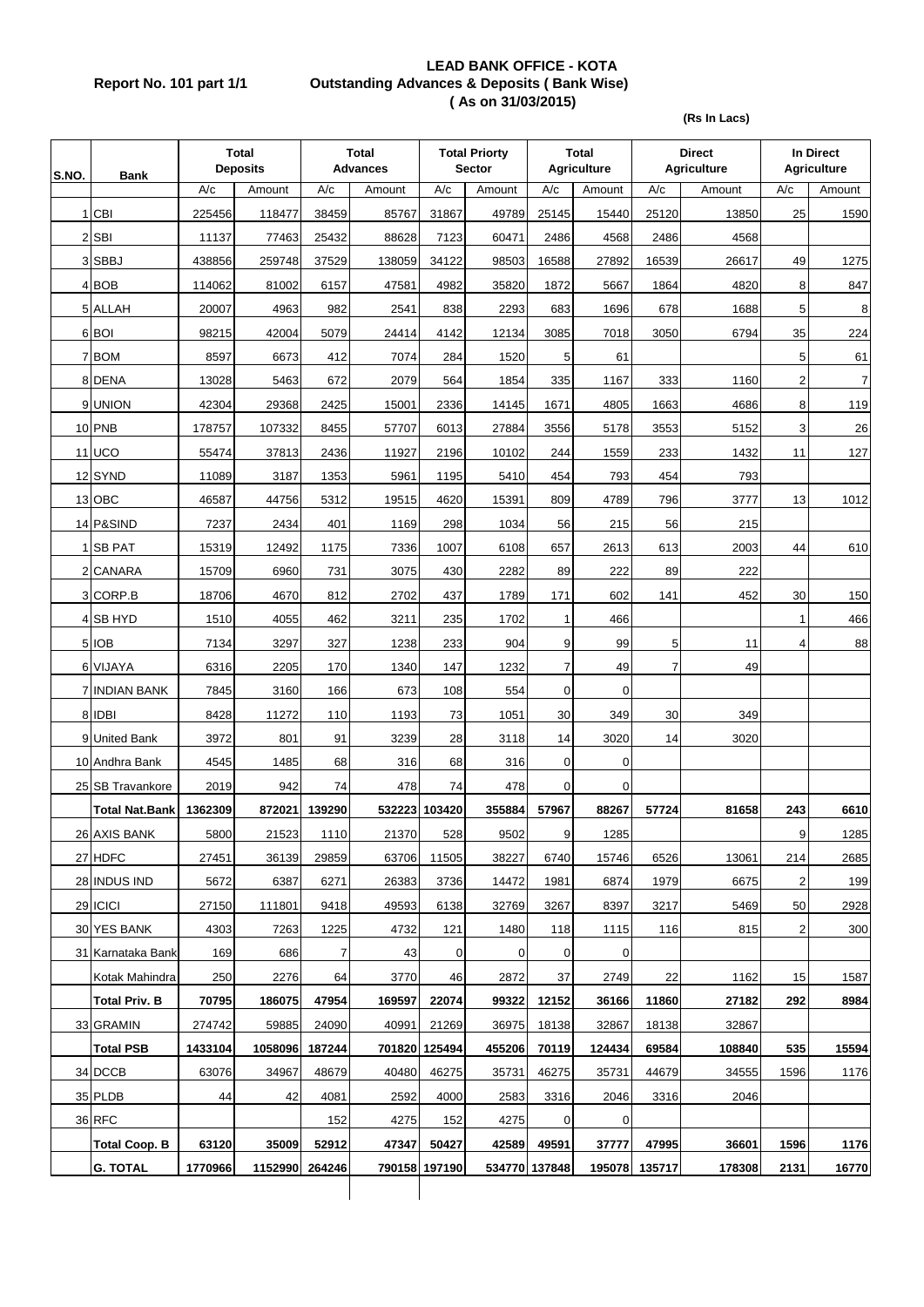## **Report No. 101 part 1/2 Outstanding Advances & Deposits ( Bank Wise) ( As on 31/03/2015)**

| S.NO. | <b>Bank</b>            | <b>Total advances for</b><br><b>SME</b> |        | <b>Other Priorty Sector</b> |                |       |              |       |            | <b>Total OPS</b>        |        | <b>Total NPS</b> |                |
|-------|------------------------|-----------------------------------------|--------|-----------------------------|----------------|-------|--------------|-------|------------|-------------------------|--------|------------------|----------------|
|       |                        | A/c                                     | Amount |                             | Edu. Loan      |       | Housing Loan |       | Other Loan | A/c<br>Amount           |        | A/c              | Amount         |
|       |                        |                                         |        | A/c                         | Amount         | A/c   | Amount       | A/c   | Amount     |                         |        |                  |                |
|       | 1 CBI                  | 3485                                    | 25675  | 89                          | 1247           | 3148  | 7427         |       |            | 3237                    | 8674   | 6592             | 35978          |
|       | 2 SBI                  |                                         |        | 196                         | 6869           | 4441  | 49034        |       |            | 4637                    | 55903  | 18309            | 28157          |
|       | 3 SBBJ                 | 833                                     | 16675  | 1168                        | 2460           | 2208  | 12587        | 13325 | 38889      | 16701                   | 53936  | 3407             | 39556          |
|       | 4 BOB                  | 1773                                    | 20251  | 223                         | 586            | 995   | 6375         | 119   | 2941       | 1337                    | 9902   | 1175             | 11761          |
|       | 5 ALLAH                | 63                                      | 301    | 13                          | 30             | 35    | 255          | 44    | 11         | 92                      | 296    | 144              | 248            |
|       | 6 BOI                  | 273                                     | 1535   | 86                          | 189            | 458   | 2625         | 240   | 767        | 784                     | 3581   | 937              | 12280          |
|       | 7 BOM                  | 90                                      | 117    |                             |                | 189   | 1342         |       |            | 189                     | 1342   | 128              | 5554           |
|       | 8 DENA                 | 23                                      | 136    | 5                           | 12             | 75    | 336          | 126   | 203        | 206                     | 551    | 108              | 225            |
|       | 9 UNION                | 418                                     | 8402   | 47                          | 146            | 186   | 782          | 14    | 10         | 247                     | 938    | 89               | 856            |
|       | 10 PNB                 | 1065                                    | 17326  | 528                         | 1250           | 754   | 3941         | 110   | 189        | 1392                    | 5380   | 2442             | 29823          |
|       | 11 UCO                 | 813                                     | 2787   | 98                          | 226            | 616   | 5026         | 425   | 504        | 1139                    | 5756   | 240              | 1825           |
|       | 12 SYND                | 471                                     | 3120   | 21                          | 57             | 249   | 1440         |       |            | 270                     | 1498   | 158              | 550            |
|       | 13 OBC                 | 692                                     | 5265   | 196                         | 471            | 2923  | 4866         |       |            | 3119                    | 5337   | 692              | 4124           |
|       | 14 P&SIND              | 164                                     | 422    | 17                          | 29             | 54    | 291          | 7     | 77         | 78                      | 398    | 103              | 134            |
|       | 15 SB PAT              | 224                                     | 2274   | 50                          | 112            | 76    | 1109         |       |            | 126                     | 1221   | 168              | 1228           |
|       | 16 CANARA              | 136                                     | 1100   | 22                          | 66             | 122   | 889          | 61    | 6          | 205                     | 960    | 301              | 793            |
|       | 17 CORP.B              | 98                                      | 697    | 16                          | 20             | 83    | 389          | 69    | 81         | 168                     | 490    | 375              | 913            |
|       | 18 SB HYD              | 119                                     | 662    | 17                          | 36             | 98    | 538          |       |            | 115                     | 574    | 227              | 1509           |
|       | 19 IOB                 | 183                                     | 604    | 16                          | 33             | 15    | 114          | 10    | 54         | 41                      | 201    | 94               | 334            |
|       | 20 VIJAYA              | 109                                     | 964    | 3                           | $\overline{4}$ | 20    | 162          | 8     | 53         | 31                      | 219    | 23               | 108            |
|       | 21 INDIAN BANK         | 44                                      | 194    | 4                           | $\overline{4}$ | 60    | 356          |       |            | 64                      | 360    | 58               | 119            |
|       | 22 IDBI                | 26                                      | 620    | 3                           | 14             | 5     | 46           | 9     | 22         | 17                      | 82     | 37               | 142            |
|       | 23 United Bank         |                                         |        | 4                           | 12             | 10    | 86           |       |            | 14                      | 98     | 63               | 121            |
|       | 24 Andhra Bank         | 5                                       | 29     | 3                           | $\overline{7}$ | 13    | 141          | 47    | 139        | 63                      | 287    | $\mathbf 0$      | $\overline{0}$ |
|       | 25 SB Travankore       | 7                                       | 100    | 1                           | 1              | 21    | 269          | 45    | 108        | 67                      | 378    | 0                | $\overline{0}$ |
|       | <b>Total Nat. Bank</b> | 11114                                   | 109256 | 2826                        | 13881          | 16854 | 100426       | 14659 | 44054      | 34339                   | 158361 | 35870            | 176339         |
|       | 26 AXIS BANK           | 87                                      | 4370   | 1                           | 2              | 431   | 3845         |       |            | 432                     | 3847   | 582              | 11868          |
|       | 27 HDFC                | 248                                     | 3220   | 4                           | 5              | 987   | 7071         | 3526  | 12186      | 4517                    | 19261  | 18354            | 25479          |
|       | 28 INDUS IND           | 1753                                    | 7590   |                             |                | 2     | 8            |       |            | 2                       | 8      | 2535             | 11911          |
|       | 29 ICICI               | 2188                                    | 20725  | 21                          | 37             | 631   | 3605         | 31    | 5          | 683                     | 3647   | 3280             | 16824          |
|       | 30 Yes Bank            | 3                                       | 365    |                             |                |       |              |       |            | $\mathbf 0$             | 0      | 1104             | 3252           |
|       | 31 Karnataka Bank      |                                         |        |                             |                |       |              |       |            | $\overline{0}$          | 0      | 7                | 43             |
|       | 32 Kotak Mahindra      | 7                                       | 117    | $\overline{\mathbf{c}}$     | 6              |       |              |       |            | $\overline{\mathbf{c}}$ | 6      | 18               | 898            |
|       | <b>Total Priv.B</b>    | 4286                                    | 36387  | 28                          | 50             | 2051  | 14529        | 3557  | 12191      | 5636                    | 26769  | 25880            | 70275          |
|       | 33 GRAMIN              | 571                                     | 969    | 84                          | 197            | 480   | 1487         | 1996  | 1455       | 2560                    | 3139   | 2821             | 4016           |
|       | <b>TOTAL PSB</b>       | 15400                                   | 145643 | 2854                        | 13930          | 18905 | 114955       | 18216 | 56244      | 39975                   | 185130 | 61750            | 246614         |
|       | 34 DCCB                |                                         |        |                             |                |       |              |       |            | $\mathbf 0$             | 0      | 2404             | 4749           |
|       | 35 PLDB                | 501                                     | 347    |                             |                | 183   | 190          |       |            | 183                     | 190    | 81               | 9              |
|       | 36 RFC                 | 152                                     | 4275   |                             |                |       |              |       |            | $\overline{0}$          | 0      | 0                | $\overline{0}$ |
|       | <b>Total Coop.Ban</b>  | 653                                     | 4622   | 0                           | $\mathbf{0}$   | 183   | 190          | 0     | 0          | 183                     | 190    | 2485             | 4758           |
|       | <b>G. TOTAL</b>        | 16624                                   | 151234 | 2938                        | 14127          | 19568 | 116632       | 20212 | 57699      | 42718                   | 188459 | 67056            | 255388         |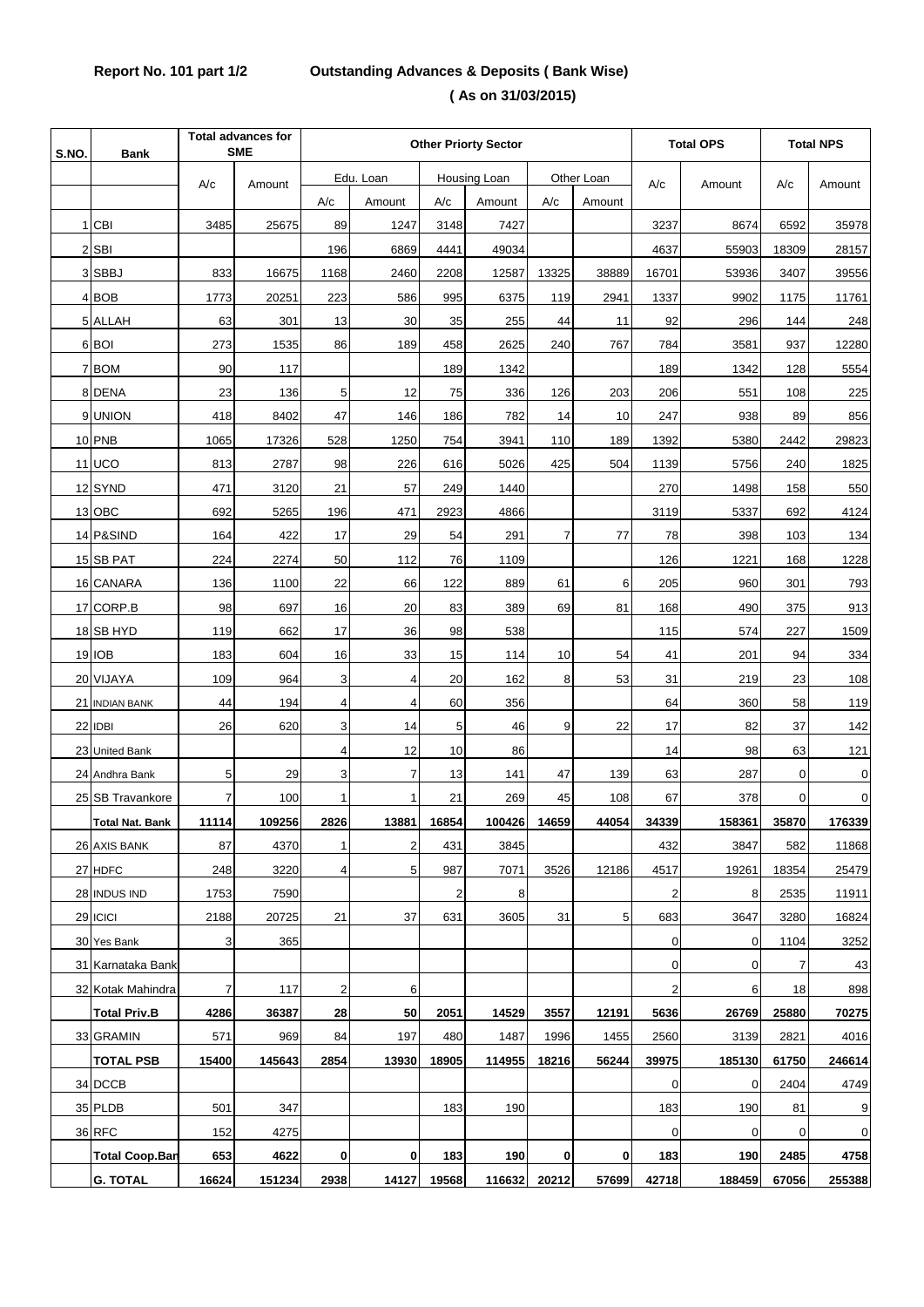## **Report No. 101 part 1/3 Outstanding Advances & Deposits ( Bank Wise) ( As on 31/03/2015)**

|       |                        |              |                       |                |                |                |             |                |          |                | (Rs in lacs) | <b>Others Govt.</b> |                         |
|-------|------------------------|--------------|-----------------------|----------------|----------------|----------------|-------------|----------------|----------|----------------|--------------|---------------------|-------------------------|
|       | <b>Bank</b>            |              | <b>Weakar Section</b> |                | <b>SCST</b>    |                | MINORITY-19 |                | WOMEN-18 |                | <b>PMEGP</b> |                     | Programmes-21           |
| S.NO. |                        | A/c          | Amount                | A/c            | Amount         | A/c            | Amount      | A/c            | Amount   | A/c            | Amount       | A/c                 | Amount                  |
|       | 1 CBI                  | 20145        | 10645                 | 8145           | 6674           | 4615           | 14021       | 5124           | 3257     | 215            | 741          | 1458                | 987                     |
|       | 2 SBI                  | 12833        | 6989                  | 1667           | 4100           | 3051           | 14567       | 178            | 3529     | 30             | 1767         | 359                 | 4030                    |
|       | 3 SBBJ                 | 34697        | 30547                 | 10461          | 15874          | 4503           | 22090       | 5264           | 8496     | 20             | 22           | 1350                | 26497                   |
|       | 4 BOB                  | 1474         | 3964                  | 876            | 2264           | 677            | 8947        | 942            | 4690     | 47             | 33           | 126                 | 26                      |
|       | 5 ALLAH                | 195          | 467                   | 155            | 373            | 108            | 457         | 71             | 156      | 16             | 11           | 16                  | 10                      |
|       | 6 BOI                  | 886          | 1929                  | 749            | 1535           | 559            | 4395        | 552            | 1422     | 9              | 15           | 11                  | $\overline{\mathbf{c}}$ |
|       | 7 BOM                  | 255          | 741                   | 65             | 185            | 45             | 1273        | 225            | 154      |                |              |                     |                         |
|       | 8 DENA                 | 367          | 1037                  | 10             | 566            | 74             | 374         | 80             | 197      | 4              | 2            | 25                  | 5                       |
|       | 9 UNION                | 1015         | 1914                  | 135            | 343            | 267            | 2685        | 283            | 860      |                |              | 18                  | 4                       |
|       | 10 PNB                 | 3310         | 4880                  | 733            | 865            | 930            | 10285       | 780            | 331      | 30             | 35           |                     |                         |
|       | <b>11 UCO</b>          | 1214         | 2847                  | 1015           | 2674           | 268            | 2265        | 450            | 1274     | 33             | 22           | 152                 | 52                      |
|       | 12 SYND                | 305          | 1784                  | 60             | 56             | 149            | 1197        | 211            | 329      | 39             | 104          |                     |                         |
|       | 13 OBC                 | 1292         | 3203                  | 548            | 1588           | 584            | 3513        | 47             | 23       | 15             | 8            | 46                  | 59                      |
|       | 14 P&SIND              | 102          | 72                    | 42             | 41             | 44             | 210         | 100            | 413      | $\overline{4}$ | 6            |                     |                         |
|       | 15 SB PAT              | 66           | 124                   | 152            | 792            | 129            | 1320        | 250            | 1525     | 21             | 10           |                     |                         |
|       | 16 CANARA              | 87           | 150                   | 48             | 106            | 80             | 553         | 14             | 31       | $\overline{4}$ | 27           |                     |                         |
|       | 17 CORP.B              | 346          | 650                   | 118            | 153            | 89             | 486         | 172            | 457      | 9              | 5            |                     |                         |
|       | 18 SB HYD              | 31           | 55                    | 19             | 57             | 51             | 578         | 18             | 24       |                |              |                     |                         |
|       | 19 IOB                 | 61           | 29                    | $\overline{7}$ | 45             | 36             | 223         | 54             | 279      | $\overline{2}$ | 15           |                     |                         |
|       | 20 VIJAYA              | 29           | 29                    | 17             | 18             | 19             | 287         | 10             | 79       |                |              |                     |                         |
|       | 21 INDIAN BANK         | 10           | 5                     | 1              | 3              | 18             | 154         | 11             | 64       |                |              |                     |                         |
|       | 22 IDBI                | 20           | 55                    | 2              | $\overline{4}$ | 12             | 216         | $\overline{2}$ | 19       |                |              |                     |                         |
|       | 23 United Bank         | 24           | 55                    | 6              | 14             | 10             | 582         | 20             | 47       | 1              | 7            |                     |                         |
|       | 24 Andhra Bank         |              |                       |                |                | $\overline{7}$ | 57          |                |          |                |              |                     |                         |
|       | 25 SB Travankore       |              |                       |                |                | 8              | 86          |                |          |                |              |                     |                         |
|       | <b>Total Nat. Bank</b> | 78764        | 72171                 | 25031          | 38330          | 16335          | 90822.56    | 14858          | 27656.3  | 499            | 2830         | 3561                | 31672                   |
|       | 26 AXIS BANK           | $71$         | 512                   | 71             | 512            | 122            | 3957        | 55             | 245      |                |              |                     |                         |
|       | 27 HDFC                | 5220         | 6748                  | 692            | 1793           | 3284           | 11487       | 1368           | 2301     |                |              | 437                 | 2259                    |
|       | 28 INDUS IND           | 1830         | 2089                  | 292            | 771            | 690            | 4985        |                |          |                |              |                     |                         |
|       | 29 ICICI               | 1671         | 1738                  | 704            | 778            | 1036           | 9074        | 1062           | 3701     | $\overline{c}$ | 1            |                     |                         |
|       | 30 Yes Bank            | 1206         | 2817                  |                |                | 135            | 852         |                |          |                |              |                     |                         |
|       | 31 Karnataka Bank      |              |                       |                |                |                |             |                |          |                |              |                     |                         |
|       | 32 Kotak Mahindra      | $\mathbf{1}$ | 30                    |                |                |                |             |                |          |                |              |                     |                         |
|       | <b>Total Priv. B</b>   | 9999         | 13934                 | 1759           | 3854           | 5267           | 30355       | 2485           | 6247     | $\mathbf{2}$   | 1            | 437                 | 2259                    |
|       | 33 GRAMIN              | 8455         | 9348                  | 618            | 128            | 2469           | 7015        | 1648           | 910      | 27             | 23           | 98                  | 39                      |
|       | <b>TOTAL PSB</b>       | 88763        | 86105                 | 26790          | 42184          | 21602          | 121178      | 17343          | 33903    | 501            | 2831         | 3998                | 33931                   |
|       | 34 DCCB                | 29741        | 16957                 | 28471          | 15857          | 3514           | 4157        | 958            | 5912     | $\mathbf 0$    | 0            | 0                   | 0                       |
|       | 35 PLDB                | 1620         | 518                   | 1428           | 907            | 82             | 51          | 380            | 177      |                |              |                     |                         |
|       | 36 R F C               |              |                       |                |                | $\overline{2}$ | 114         | 2              | 190      |                |              |                     |                         |
|       | <b>Total Coop. Ba</b>  | 31361        | 17475                 | 29899          | 16764          | 3598           | 4322        | 1340           | 6279     | $\mathbf{0}$   | 0            | 0                   | 0                       |
|       | <b>G. TOTAL</b>        | 128579       | 112928                | 57307          | 59076          | 27669          | 132515      | 20331          | 41092    | 528            | 2854         | 4096                | 33970                   |